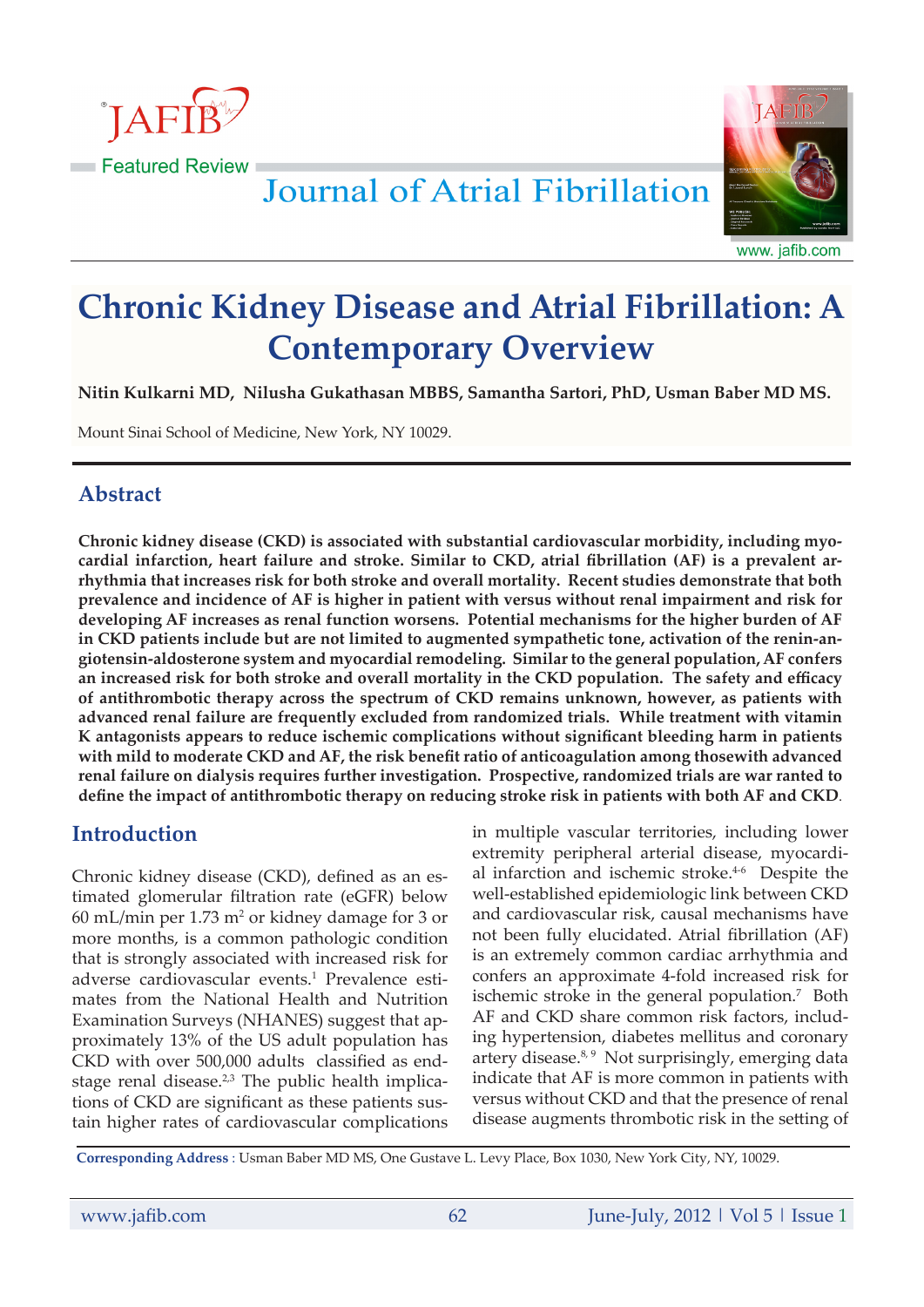**Table 1** Studies Reporting Prevalence or Incidence of Atrial Fibrillation (AF) in Chronic Kidney Disease

| Study           | <b>Study type</b> | Sample size | <b>Kidney dysfunction</b>                                                                                                                                        | Prevalence/Incidence<br>$of AF*$ |
|-----------------|-------------------|-------------|------------------------------------------------------------------------------------------------------------------------------------------------------------------|----------------------------------|
| <b>REGARDS</b>  | Cross-sectional   | 26,917      | $eGFR > 60$ ml/min/1.73m <sup>2</sup> + albuminuria<br>eGFR 30-59 ml/min/1.73m <sup>2</sup><br>$eGFR < 30$ ml/min/1.73m <sup>2</sup>                             | 2.8%<br>2.7%<br>4.2%             |
| <b>KAMS</b>     | Cross-sectional   | 41,417      | $eGFR > 75.5$ ml/min/1.73m <sup>2</sup><br>eGFR $62.6 - 75.5$ ml/min/1.73m <sup>2</sup><br>$eGFR < 62.6$ ml/min/1.73m <sup>2</sup>                               | $0.9\%$<br>1.2%<br>2.8%          |
| <b>CRIC</b>     | Cross-sectional   | 3267        | $eGFR < 60$ ml/min/1.73m <sup>2</sup>                                                                                                                            | 18%                              |
| Niigata         | Prospective       | 235,818     | eGFR 30-59 ml/min/1.73m <sup>2</sup><br>$eGFR < 30$ ml/min/1.73m <sup>2</sup>                                                                                    | 5.1<br>6.6                       |
| <b>ARIC</b>     | Prospective       | 10,328      | eGFR 30-59 ml/min/1.73m <sup>2</sup><br>eGFR 15-29 ml/min/1.73m <sup>2</sup><br>albumin/creatinine ratio 30-299 mg/g<br>albumin/creatinine ratio $\geq 300$ mg/g | 9<br>36<br>15<br>26              |
| <b>DOPPS</b>    | Cross-sectional   | 17,513      | Hemodialysis                                                                                                                                                     | 12.5%                            |
| Vazquez et al.  | Cross-sectional   | 190         | Hemodialysis                                                                                                                                                     | 13.6%                            |
| USRDS**         | Cross-sectional   | 223,477     | Hemodialysis                                                                                                                                                     | $10.7\%$                         |
| Genovesi et al. | Cross-sectional   | 488         | Hemodialysis                                                                                                                                                     | 27%                              |
| USRDS**         | Cross-sectional   | 25,825      | Peritoneal dialysis                                                                                                                                              | 7%                               |

\*Cross-sectional studies reported prevalence estimates as percentage while prospective studies reported incidence expressed per 1000 person-years. \*\*Data from 2006. \*\*Data from 2005. REGARDS – Reasons for Geographic and Racial Differences in Stroke; CRIC – Chronic Renal Insufficiency Cohort; ARIC – Atherosclerosis Risk in Communities; KAMS – Kurashiki City Annual Medical Survey ; DOPPS – Dialysis Outcomes and Practice Patterns Study; USRDS – United States Renal Data System; eGFR – estimated glomerular filtration rate

AF. In addition, risk benefit calculations of anticoagulation for stroke prevention in AF were largely derived in non-renal cohorts and might not apply to CKD populations as bleeding complications occur more frequently in patients with renal impairment. In the present report, we will review contemporary studies supporting an association between CKD and increased risk for AF and the potential implications these findings have for AF treatment in this high-risk population.

## **Prevalence of AF in CKD**

Several population-based studies evaluating the association between AF and CKD have consistently shown a higher prevalence of AF in those with versus without renal disease (Table 1). Moreover, AF prevalence increases in a dose-dependent fashion as renal function worsens.10-12 In a community based Japanese study of 41,417 individuals, the prevalence of AF was 0.9%, 1.2%, and 2.8% among those in the high, mid and low eGFR tertiles, respectively.<sup>10</sup> Among US adults enrolled in the prospective Chronic Renal Insufficieny Cohort (CRIC) study (n=3267), the overall prevalence of AF was 18%. While an eGFR < 45 ml/ min/1.73m<sup>2</sup> vs.  $\geq$  45 was associated with a higher prevalence of AF (20.4% vs. 16.0%,  $p < 0.001$ ), this relationship was attenuated after multivariable adjustment (OR 1.12, 95% CI: 0.92 – 1.35; p=0.27).<sup>11</sup> The lack of significance between AF and declining renal function in the CRIC study might have resulted from misclassification bias as most cases of AF were self-reported. In contrast, a recent study from the large and nationally representative reasons for Geographic and Racial Differences Study (n=26,917) evaluated the cross-sectional association between electrocardiographic (ECG)-documented AF and kidney dysfunction.<sup>12</sup>

 The prevalence of AF was 1.0% among adults without CKD, and 2.8%, 2.7% and 4.2% among adults with stage 1 to 2, stage 3 and stage 4 to 5 CKD, respectively. The age-, race- and sex-adjusted odds ratios for AF associated with stage 1 to 2, stage 3 and stage 4 to 5 CKD were 2.67 (95% CI, 2.04 – 3.48), 1.68 (95% CI 1.26 – 2.24) and 3.52 (95% CI 1.73 – 7.15), respectively, compared to those without CKD.<sup>12</sup>

Other measures of kidney dysfunction, such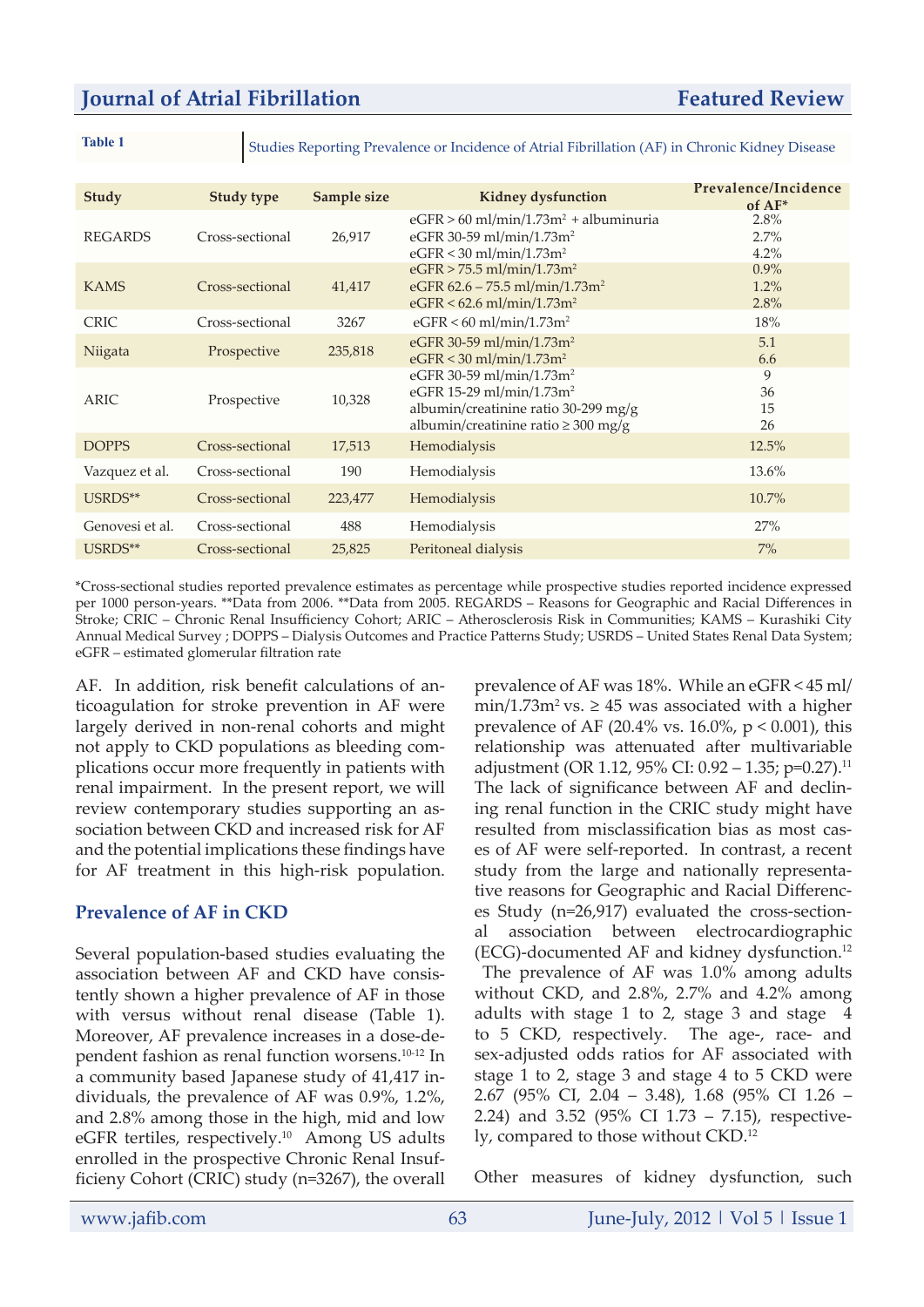as albuminuria, are also associated with an increased risk for AF.13, 14 In a cross-sectional study of 956 adults with coronary artery disease, an albumin to creatinine ratio  $(ACR) > 15$  mg/g was associated with a 4.6-fold increased odds for prevalent AF compared to an ACR  $\lt$  7 mg/g.<sup>13</sup> In a community based study of 7,546 adults in The Netherlands, microalbuminuria was similarly associated with greater prevalence of AF (OR 1.93, 95% CI: 1.10 - 3.37, p<0.05).<sup>14</sup>

Although most studies evaluating CKD and AF are cross-sectional, similar results have also been observed in several longitudinal reports. In the Japanese Niigata preventive medicine study, for example, 223,877 adults with a mean age of 60.9 years were followed for an average of  $5.9 \pm 2.4$ years.15 AF developed in 2,947 adults (1.3%), with an age-adjusted incidence rate of 2.2 per 1000-person years in adults with an  $eGFR \ge 60$  compared to 5.2 per 1000-person years in those with an eGFR < 60 ml/min per 1.73m2 (HR 1.38, 95% CI: 1.14-1.66, p < 0.001). Risk for subsequent AF increased with lower baseline eGFR and results were unchanged after excluding patients with hypertension or diabetes at baseline.

Consistent with these findings, the Atherosclerosis Risk in Communities (ARIC) study also found that reduced kidney function and albumuinuria increase risk for developing AF.16 In this community-based study in the US, 10,328 adults without AF at baseline were followed for a median of 10 years, during which 788 patients developed AF. After controlling for traditional risk factors, including age, diabetes mellitus, systolic blood pressure and body mass index, the hazard ratios for AF among those with stage 2, stage 3 and stage 4 CKD were 1.29 (95% CI, 1.05-1.58), 1.70 (95% CI 1.31-2.20) and 3.41 (95% CI 2.18-5.32), respectively, compared to those without CKD. Moreover, the incidence of AF (per 1000 person-years) was 5.8, 14.6 and 26.3 among those with an ACR <30, 30-299 and  $>$  300, respectively (Ptrend < 0.0001).

The presence of both albuminuria and reduced eGFR appear to exert a synergistic impact on AF risk. In the REGARDS study, for example, albuminuria was associated with a 2.5- and 1.5-fold increased odds for AF among those with an eGFR 30-59 and > 60, respectively. Similarly, incident AF increased with lower eGFR in each stratum of ACR in the ARIC study. Among those with an ACR of 30-299 mg/g, for example, the incidence of AF increased from 8% to 30% as eGFR declined from  $> 90 \text{ ml/min}/1.73 \text{ m}^2$  to 15-29 ml/min/1.73m<sup>2</sup>.

In contrast to the previous reports that mainly included those with non-dialysis dependent CKD, prevalence estimates for AF are generally higher in patients with advanced renal failure requiring dialysis (Table 1). The prevalence of AF ranges from 5% to 27% depending on the duration of dialysis therapy, associated risk factors and patterns of AF (paroxysmal, persistent or permanent).17-21 Concerning trends in the overall prevalence and morbidity associated with AF among United States hemodialysis patients were recently reported by Winkelmayer et al. Using data from the United States Renal Data System (USRDS), they found that overall prevalence of AF has increased from 3.5% in 1992 to 10.7% in 2006. This might be partially attributable to an aging population as the prevalence of HD patients greater than 85 years of age increased from 10% to 22.5% in the same time frame. Moreover, one-year mortality is markedly higher among HD patients with versus without AF (39% vs. 19%).<sup>21</sup>

## **Mechanisms for Increased AF in CKD**

Shared risk factors between CKD and AF suggest a common pathophysiologic substrate between these two conditions. In fact, several studies have found similarities in clinical correlates of AF among those with and without CKD. In the REGARDS study, for example, advanced age, left ventricular hypertrophy and heart failure were positively associated with prevalent AF across all levels of renal function.12 While the association between CKD and AF remains independent after adjusting for traditional risk factors, novel or unaccounted for mechanisms may also contribute to the greater burden of AF in those with renal dysfunction. These include but are not limited to alterations in the renin-angiotensin-aldosterone system (RAAS), increased inflammation and sympathetic tone, myocardial fibrosis and abnormalities of myocardial structure and function (Table 2).

Activation of the RAAS in the setting of CKD leads to progressive renal deterioration.<sup>22</sup> The renoprotective effects of angiotensin converting enzyme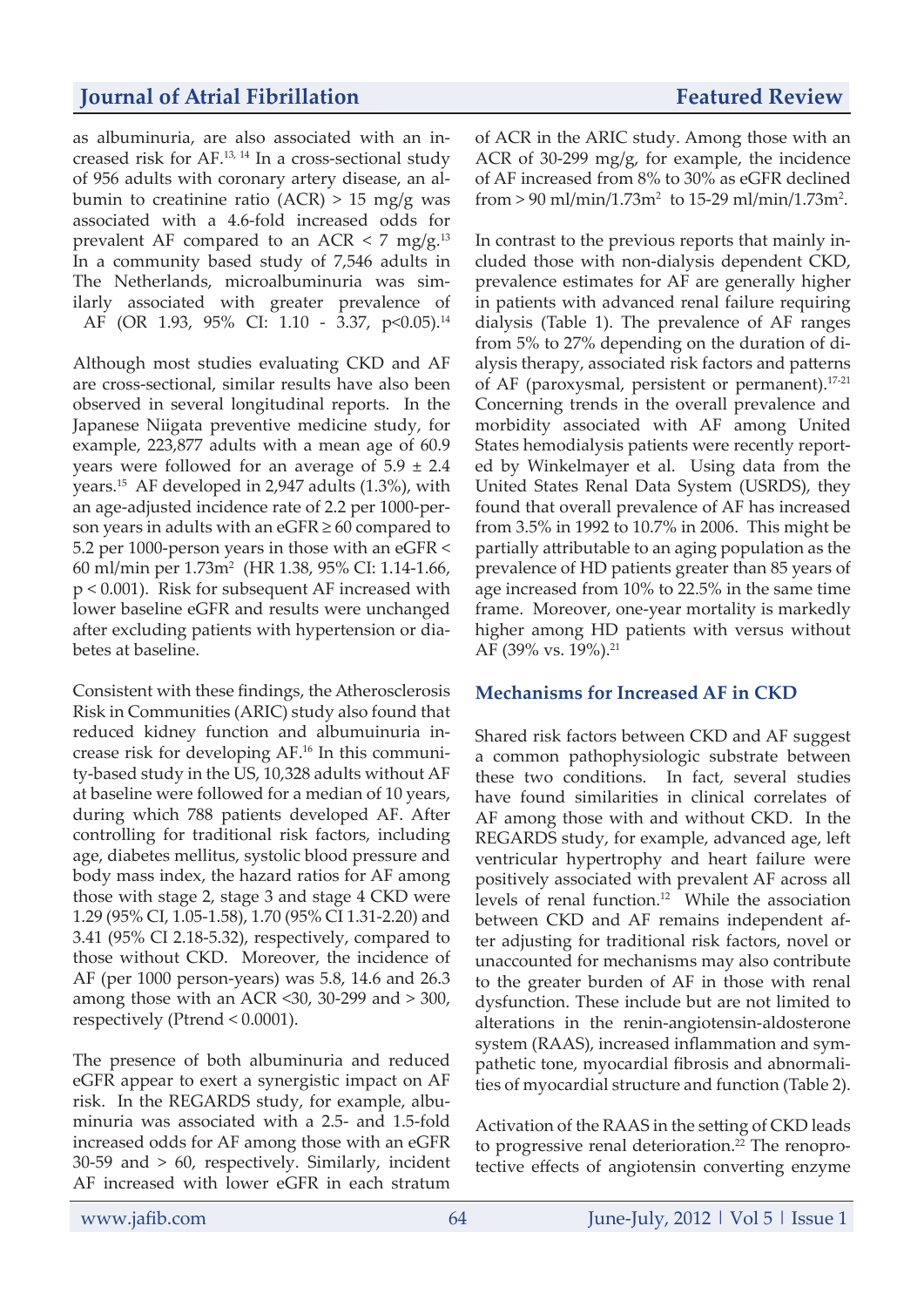|                        | Table 2   Potential mechanisms of Atrial Fibrillation in |  |  |  |
|------------------------|----------------------------------------------------------|--|--|--|
| Chronic Kidney Disease |                                                          |  |  |  |

| Advanced age                                           |
|--------------------------------------------------------|
| Heart failure                                          |
| Left ventricular hypertrophy                           |
| Left atrial enlargement                                |
| Inflammation                                           |
| Sympathetic activation                                 |
| Myocardial fibrosis                                    |
| Activation of the renin-angiotensin-aldosterone system |

#### \*Selected abnormalities

(ACE) inhibitors and angiotensin receptor blockers (ARB) further demonstrate the central role of RAAS dysregulation in the pathogenesis of CKD. Angiotensin II (AngII) is a profibrotic molecule that is associated with cardiomyocyte apoptosis and reactive interstitial fibrosis.<sup>23</sup> Through direct effects and downstream activation of transforming growth factor-β1, AngII might contribute to structural remodeling such as atrial fibrosis that enhances risk for AF.24, 25 Inflammatory pathways in CKD patients might also lead to greater AF in these patients. Multiple studies, for example, have shown higher levels of several inflammatory biomarkers in those with versus without CKD and inflammation predisposes to AF. An important role for inflammation in AF prevalence among those with renal dysfunction is supported by results of the RE-GARDS study as the association between elevated C-reactive protein (CRP) and prevalent AF was significant only among those with stage 3-5 CKD (OR 1.93, 95% CI: 1.20 – 3.09, p <0.001). Similar findings were reported from the Prevention of Renal and Vascular Endstage Disease (PREVEND) study. While AF was twice as common in those with versus without microalbuminuria, the combination of both elevated CRP and microalbuminuria resulted in an approximate 4-fold increased odds for prevalent AF (OR 3.80, 95% CI: 1.89-7.63, p<0.001). Modulation of sympathetic tone in CKD<sup>26, 27</sup> might also contribute to increased risk for AF. Sympathetic hyperactivity in CKD was initially suggested by clinical studies demonstrating increased concentrations of plasma catecholamines and enhanced sensitivity to norepinephrine. $28, 29$  The marked reduction in blood pressure following renal denervation using a catheter-based approach observed in a recent randomized trial highlights the critical role of renal sympathetic activity in hypertension,

a common risk factor for both renal dysfunction and AF.30 Whether or not these benefits might result in lower risk for both CKD and AF warrants further investigation. Myocardial functional and structural abnormalities common in CKD might also act as mediators for AF in these patients. Diastolic dysfunction and left atrial dilatation, for example, are more common in patients with versus without CKD and are associated with increased risk for AF.31-33 Several studies have also found significant associations between left atrial enlargement and AF in those with both mild to moderate and dialysis-dependent CKD.17, 34 In addition, myocardial fibrosis has been demonstrated to occur early in CKD patients<sup>35</sup> and might increase AF risk by enhancing atrial re-entry.<sup>36</sup> It is important to note that although the association between CKD and AF is consistent with certain tenets of causality, including a dose-response effect, biologic plausibility and independence, causality cannot be inferred based on existing data. The potential for residual confounding on the association between CKD and AF is always possible as renal dysfunction might reflect prolonged exposure to or poor control of traditional risk factors. Pending further data, existing hypotheses regarding AF burden in CKD remain putative and require confirmation.

#### **Thromboembolic Risk in CKD and AF**

While the most feared complication of AF is disabling ischemic stroke<sup>7</sup>, risk is not uniform in all patients. As a result, validated and widely used clinical algorithms, such as the CHADS, score, facilitate decisions regarding use of antithrombotic therapy in AF patients. Although CKD is not included in the CHADS, algorithm, results of several studies have consistently shown that renal dysfunction confers additional and considerable risk for thromboembolic complications in AF patients.

Pooling data from the 3 trials of the Stroke Prevention in Atrial Fibrillation (SPAF), Hart et al. evaluated the association between kidney dysfunction and embolic events in participants not receiving adjusted-dose warfarin. At 2 years the primary outcome, a composite of ischemic stroke and systemic embolism, occurred more frequently among those with versus without CKD (9.2% vs. 4.1%, p=0.004). CKD was associated with a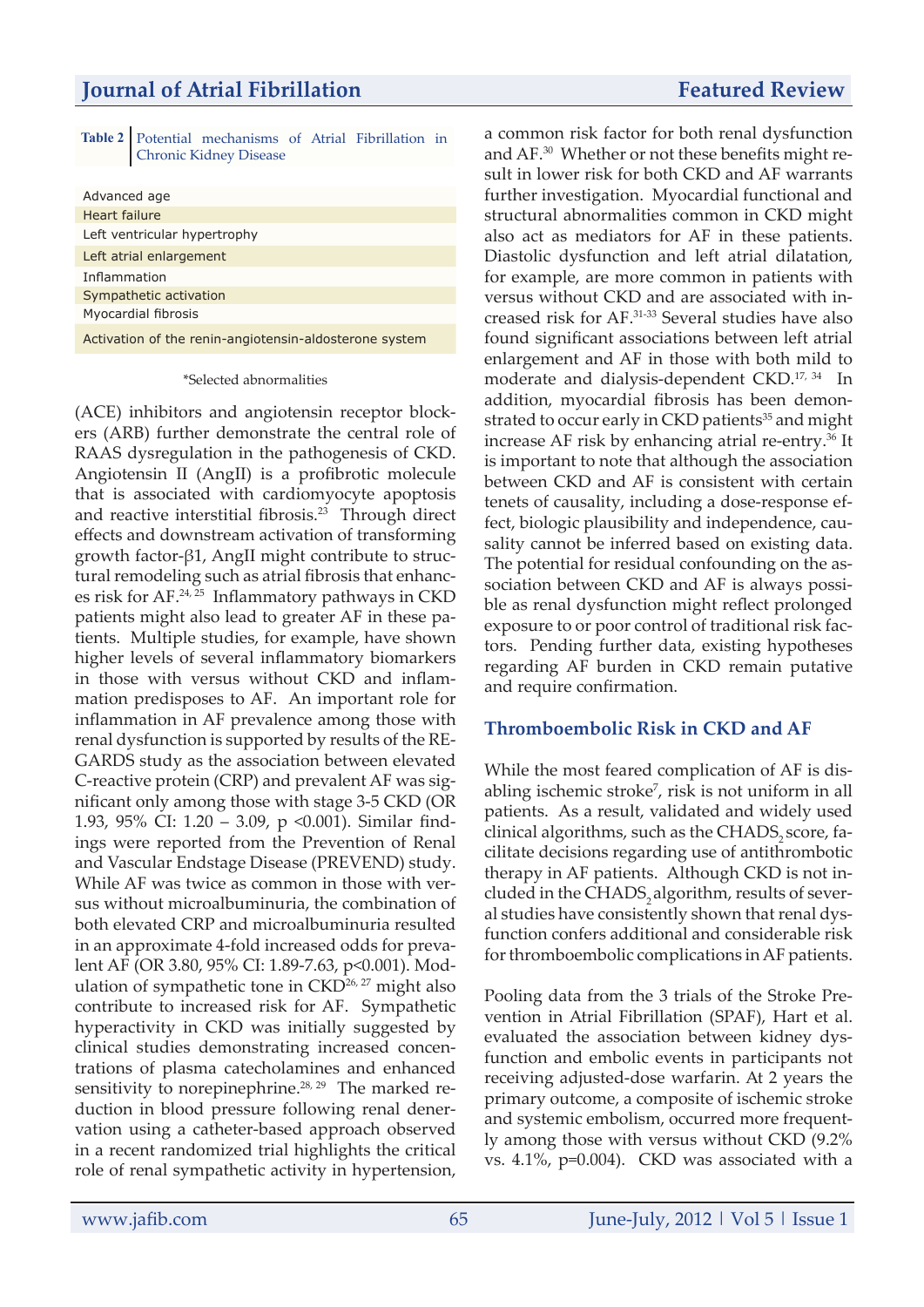## **Journal of Atrial Fibrillation Featured Review Featured Review**

**Figure 1:** Relative Risk for Stroke or Systemic Embolism and Major Bleeding Associated with Anticoagulation Use in Chronic Kidney Disease (CKD)



Results for stage 3 CKD abstracted from Hart et al.<sup>49</sup>; results for stage 3-5 CKD abstracted from Lai et al.<sup>50</sup>; results for dialysis abstracted from Chan et al.<sup>52</sup> for stroke or systemic embolism and Vazquez at al.<sup>53</sup> for major bleeding

40% increased risk for primary events after adjusting for the CHADS, score (HR 1.4,  $95\%$  CI:  $0.8 - 2.3$ ; p=0.2). In a separate report of over 10,000 patients with non-valvular AF, Go et al. examined the associations between eGFR and proteinuria on thromboembolic events. The crude thromboembolism rates per 100 person-years were 1.63, 2.76 and 4.22 among those with an eGFR  $> 60$ , 45-59 and  $< 45$ , respectively (Ptrend <0.001). Compared to patients with an eGFR  $\geq 60$  ml/min/1.73m<sup>2</sup>, the adjusted HRs for thromboembolism were 1.16 (0.95 – 1.40) and  $1.39$  (1.13 – 1.71) among those with an eGFR 45-59 and  $<$  45, respectively.<sup>37</sup> Similarly, the presence of proteinuria was associated with a 54% increased risk for thromboembolism compared to no proteinuria. In a smaller single-center study of 387 AF patients with AF Nakagawa et al. found that CKD was associated with increased risk for ischemic stroke irrespective of baseline  $\text{CHADS}_2$  score.<sup>38</sup> In aggregate, these data suggest that renal dysfunction augments thromboembolism in the setting of AF, which is consistent with CKD-associated changes in coagulation that increase risk for both venous and arterial thrombosis.39-42 Conversely, separate studies have shown that the presence of AF magnifies thromboembolic risk in CKD patients.

Studies in dialysis patients, for example, have generally shown that AF is associated with increased risk for both mortality and cerebrovascular events. In the DOPPS(Dialysis Outcomes and Practice Patterns Study) Wizemann et al. found that AF increased risk for subsequent stroke or cerebrovascular events by approximately 30% (HR 1.28, 95% CI: 1.01 - 1.62; p=0.048).<sup>43</sup> Data from the USRDS and DOPPS have also shown that both all-cause and cardiac mortality is significantly higher in dialysis patients with versus without AF.<sup>44</sup> Similar findings were reported by Vazquez et al. in a separate single-center study of 190 HD patients followed for approximately 3 years. Mortality was significantly higher among those with versus without AF (80.8% vs. 28.7%, p=<0.001) and the association remained significant after multivariable adjustment (OR 2.1, 95% CI: 1.2-3.9;  $p=0.009$ ).<sup>45</sup> AF was also associated with an increased risk of thromboembolic events, including stroke (OR 4.6, 95% CI 2.4-8.6). Another longitudinal study of 477 patients on HD found a higher one-year mortality rate among patients with versus without AF  $(31.3\% \text{ vs. } 10.4\%).^{17}$ 

#### **Therapeutic Considerations**

The most widely used and extensively studied treatments for primary and secondary stroke prevention in AF remain vitamin K antagonists (VKA). Compared to control, adjusted dose warfarin results in a large and significant 60% reduction in ischemic stroke based on a recent meta-analysis of 29 trials involving over 28,000 patients with AF.<sup>46</sup> Extrapolating these findings to renal cohorts is problematic, however, as patients with advanced renal failure were frequently excluded from randomized trials evaluating antithrombotic therapy in AF and bleeding propensity increas-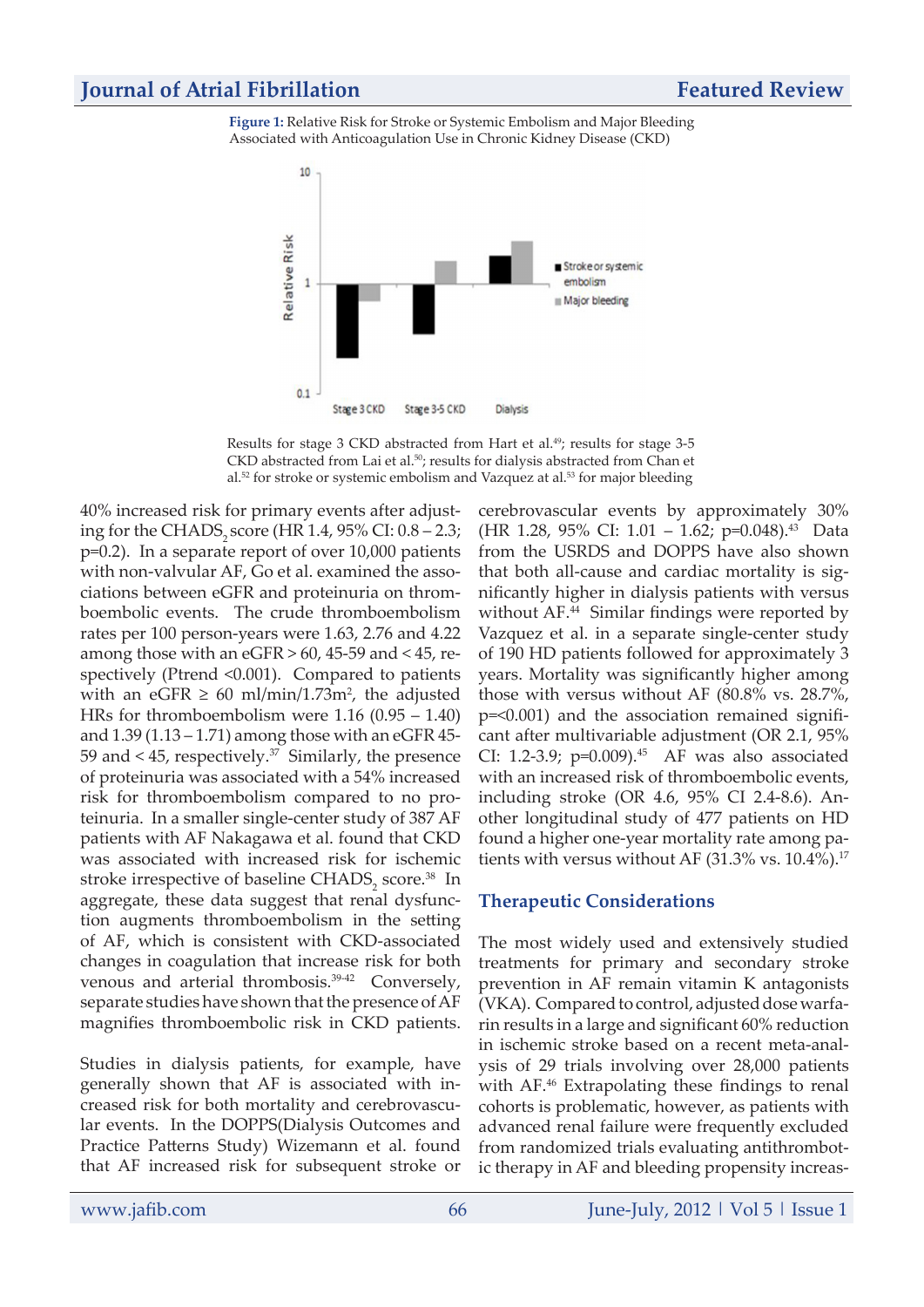es with worsening renal function. Uremic platelet dysfunction, for example, is a well-described phenomenon of dialysis-dependent renal failure<sup>47</sup> and CKD is a consistent correlate of higher bleeding risk in multiple bleeding algorithms. $48$  Although limited, existing data suggest that the net clinical benefit of lower ischemic complications without greater bleeding harm following anticoagulation in CKD patients with AF may be greater in those with mild to moderate versus advanced dialysis-dependent renal failure (Figure 1). In a post-hoc analysis of the 3 trials of SPAF, Hart et al. compared ischemic and bleeding outcomes among patients with stage 3 CKD (n=537) randomized to adjusted-dose warfarin versus fixed, low-dose warfarin and aspirin. Renal impairment was modest in the CKD group, with a mean eGFR of 50 ml/min/1.73 m<sup>2</sup>. Adjusted-dose warfarin significantly reduced the relative risk of ischemic stroke or systemic embolization by 76% (p<0.001) without a concomitant increase in major bleeding  $(3.6\% \text{ vs. } 2.5\%, \text{ p=0.65}).$ <sup>49</sup> These benefits were consistent to those observed in patients with an eGFR  $\geq 60$  ml/min/1.73m<sup>2</sup>. Analogous results were demonstrated in a single-center retrospective analysis comparing outcomes in CKD patients (n=566) with AF treated with or without warfarin.<sup>50</sup> CKD severity was greater in this study compared to the report of Hart et al., with 23% of patients on HD. Over a follow-up period of approximately 2 years, warfarin use was associated with a significant reduction in new thromboembolic stroke (9% vs. 26%, p <0.001). The incidence of major bleeding was 11.8%, substantially higher than the 2.1% rate observed in the less severe CKD patients enrolled in the 3 trials of SPAF.<sup>50</sup> Warfarin use was associated with a higher, albeit not statistically significant, incidence of major bleeding compared to no warfarin (14% vs. 9%, p=NS).

Quantifying the overall impact of anticoagulation in dialysis-dependent CKD is complicated by confounding influences of dialysis mode, membranes and timing on multiple thrombotic parameters. Although several studies have shown an expected pattern of greater bleeding risk with anticoagulation in dialysis patients<sup>51</sup>, reductions in ischemic complications or stroke are inconsistent. In fact, several studies suggest greater harm following anticoagulation in dialysis patients

with AF. In a retrospective cohort study of HD patients with prior AF (n=1671) from the USRDS, for example, Chan et al. evaluated the impact of warfarin, clopidogrel and aspirin on ischemic and hemorrhagic complications over 1.6 years. Compared to no antithrombotic or antiplatelet therapy, warfarin use was associated with a significantly increased risk of both hemorrhagic (HR 2.22; 95% CI 1.01 5 to 4.91) and ischemic stroke (HR 1.81; 95% CI 1.12 to 2.92). 52 Stratified analyses by INR monitoring suggested that the excess risk of warfarin was greatest in those patients without any INR surveillance. Similar results were reported by Wizemann et al. in an analysis using data from the international Dialysis Outcomes and Practice Patterns Study (DOPPS). In this study warfarin use was associated with an increased risk for stroke, which was most apparent in those over 75 years of age.43 A potential explanation for these findings is the well-documented increased risk of bleeding with use of anticoagulants in the dialysis population.53 In addition, anticoagulation likely magnifies the inherent risk for both ischemic and hemorrhagic stroke associated with CKD.<sup>6</sup> In support of this hypothesis Chan et al. found that 29% of dialysis patients with AF stopped using anticoagulants after a stroke, suggesting that these events were likely hemorrhagic. Data demonstrating increased harm with anticoagulation use in HD patients with AF must be interpreted with caution, however, as these studies were limited by their observational design, potential for confounding by indication and misclassification bias in stroke ascertainment.

In contrast to these findings, separate studies suggest no significant differences in stroke rates in HD patients treated with or without warfarin,while another report indicates a survival advantage among hospitalized dialysis patients with AF who were on warfarin.54, 55 Not surprisingly, the uncertainty surrounding both the efficacy and safety of anticoagulation in dialysis-dependent CKD patients has led to substantial variability in clinical practice patterns for AF in these patients. Results of the DOPPS study, for example, demonstrate that warfarin use in dialysis patients with AF ranges from a low of 2% in Germany to 37% in Canada.<sup>43</sup> The conflicting data regarding the impact of anticoagulation in dialysis patients combined with the substantial morbidity associated with AF in these populations warrants definitive, prospective trials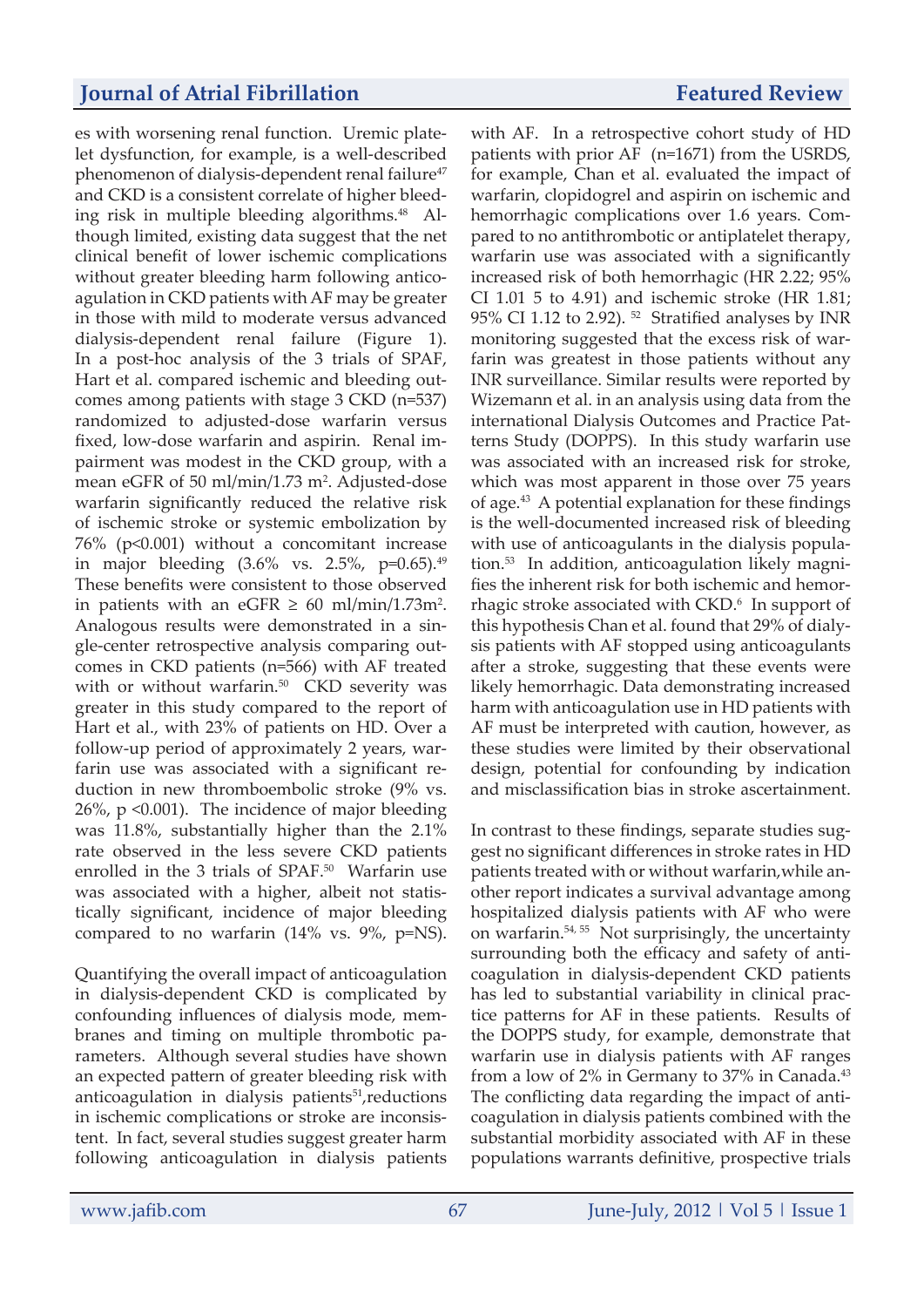to further clarify the risk benefit ratio of anticoagulation use in dialysis-dependent renal failure.

#### **Emerging Treatments: Catheter Ablation in Atrial Fibrillation and CKD**

Catheter ablation therapy of AF is an alternative treatment modality for the management of AF, and is currently indicated for patients with symptomatic AF who cannot tolerate or are refractory to class I or III antiarrhythmic therapy.56 Success rate of ablative therapy has improved over the past few years, with a recent multicenter study showing an overall 70% success rate resulting in patients not requiring anti-arrhythmic drugs, with the greatest success rates in patients with paroxysmal AF.57 However, patients with large left atrial size, obesity, sleep apnea, heart failure, or a longer duration of time spent in AF tend to have higher recurrence rates after ablation.<sup>56</sup>

The role of catheter ablation for AF in CKD patients has recently gained more attention as a potential treatment modality in this population. While certain studies suggest that this therapy might be efficacious in the CKD population, kidney dysfunction also appears to be a correlate of recurrence after AF ablation. A study published by Takahashi et al., for example, demonstrated that after AF ablation in 386 patients with AF and CKD, 72% of patients were free from arrhythmia after 1 year of follow-up.58 Conversely, in a study of 232 patients with paroxysmal AF the recurrence rates following ablation after a mean follow-up of 25 months was 6.9%, 14.5% and 38.9% in patients with an eGFR  $\geq$  90 ml/min/1.72m<sup>2</sup>, stage II CKD, and stage III CKD or worse, respectively.59 Other studies have reported similar results, suggesting that CKD is an independent predictor of recurrence after AF ablation. $60, 61$  These studies allude to the complex interplay between cardiac and renal disease, and given that CKD patients have higher rates of complications after ablative therapy<sup>62</sup>, further prospective studies are needed to fully evaluate the risks and benefits of AF ablation in this patient population.

## **Conclusions**

CKD and AF are common pathologic conditions that share several predisposing risk factors. The prevalence of AF is higher in patients with versus without CKD and prevalent AF increases as renal function worsens. Similar to the general population, the presence of AF in CKD is associated with increased mortality and thromboembolic risk. Although limited, existing data suggest that the net clinical benefit of anticoagulation in CKD patients with AF is attenuated in those with the most severe levels of renal impairment. Prospective, randomized trials of antithrombotic therapy in CKD patients with AF are required to guide clinical decisions and optimize treatments in this high-risk population.

## **References**

1. K/DOQI clinical practice guidelines for chronic kidney disease: evaluation, classification, and stratification. Am J Kidney Dis, 2002. 39(2 Suppl 1): p. S1-266.

2. US Renal Data System: USRDS 2006 Annual Data Report: Atlas of End-Stage Renal Disease in the United States, Bethesda, National Institutes of Health, National Institute of Diabetes and Digestive and Kidney Diseases 2006.

3. Coresh, J., et al., Prevalence of chronic kidney disease in the United States. JAMA, 2007. 298(17): p. 2038-47.

4. Go, A.S., et al., Chronic kidney disease and the risks of death, cardiovascular events, and hospitalization. N Engl J Med, 2004. 351(13): p. 1296-305.

5. Sarnak, M.J., et al., Kidney disease as a risk factor for development of cardiovascular disease: a statement from the American Heart Association Councils on Kidney in Cardiovascular Disease, High Blood Pressure Research, Clinical Cardiology, and Epidemiology and Prevention. Circulation, 2003. 108(17): p. 2154-69.

6. Lee, M., et al., Low glomerular filtration rate and risk of stroke: meta-analysis. BMJ, 2010. 341: p. c4249.

7. Wolf, P.A., R.D. Abbott, and W.B. Kannel, Atrial fibrillation as an independent risk factor for stroke: the Framingham Study. Stroke, 1991. 22(8): p. 983-8.

8. Benjamin, E.J., et al., Independent risk factors for atrial fibrillation in a population-based cohort. The Framingham Heart Study. JAMA, 1994. 271(11): p. 840-4.

9. Weiner, D.E., et al., Cardiovascular outcomes and all-cause mortality: exploring the interaction between CKD and cardiovascular disease. American journal of kidney diseases : the official journal of the National Kidney Foundation, 2006. 48(3): p. 392-401.

10. Iguchi, Y., et al., Relation of atrial fibrillation to glomerular filtration rate. Am J Cardiol, 2008. 102(8): p. 1056-9.

11. Soliman, E.Z., et al., Chronic kidney disease and prevalent atrial fibrillation: the Chronic Renal Insufficiency Cohort (CRIC). Am Heart J, 2010. 159(6): p. 1102-7.

12. Baber, U., et al., Association of chronic kidney disease with atrial fibrillation among adults in the United States: REasons for Geographic and Racial Differences in Stroke (REGARDS) Study. Circ Arrhythm Electrophysiol, 2011. 4(1): p. 26-32.

13. McManus, D.D., et al., Relation of kidney function and albu-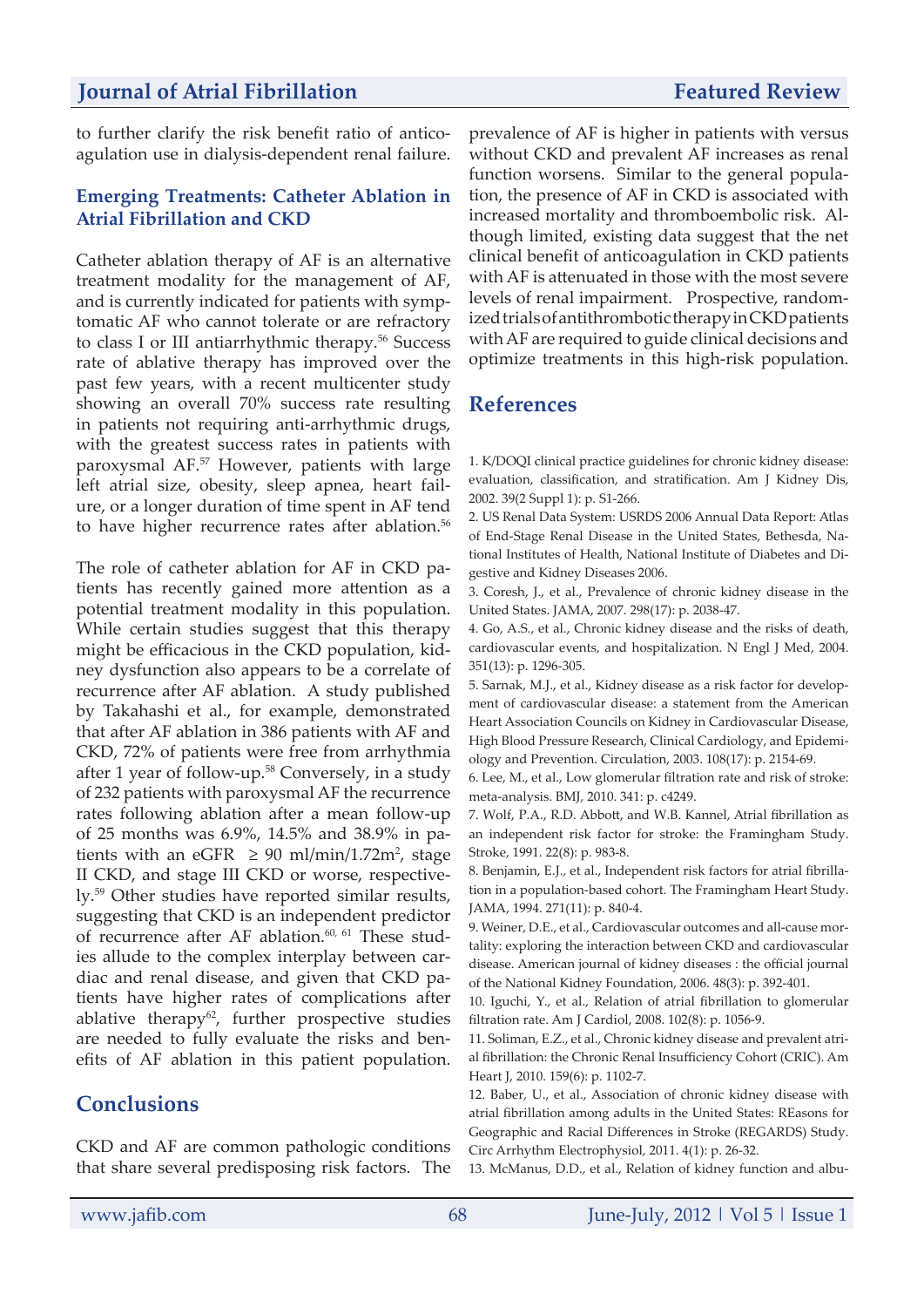minuria with atrial fibrillation (from the Heart and Soul Study). Am J Cardiol, 2009. 104(11): p. 1551-5.

14. Asselbergs, F.W., et al., C-reactive protein and microalbuminuria are associated with atrial fibrillation. Int J Cardiol, 2005. 98(1): p. 73-7.

15. Watanabe, H., et al., Close bidirectional relationship between chronic kidney disease and atrial fibrillation: the Niigata preventive medicine study. Am Heart J, 2009. 158(4): p. 629-36.

16. Alonso, A., et al., Chronic kidney disease is associated with the incidence of atrial fibrillation: the Atherosclerosis Risk in Communities (ARIC) study. Circulation, 2011. 123(25): p. 2946-53.

17. Genovesi, S., et al., Prevalence of atrial fibrillation and associated factors in a population of long-term hemodialysis patients. Am J Kidney Dis, 2005. 46(5): p. 897-902.

18. Vazquez, E., et al., Influence of atrial fibrillation on the morbido-mortality of patients on hemodialysis. Am Heart J, 2000. 140(6): p. 886-90.

19. Atar, I., et al., Frequency of atrial fibrillation and factors related to its development in dialysis patients. Int J Cardiol, 2006. 106(1): p. 47-51.

20. Fabbian, F., et al., Clinical characteristics associated to atrial fibrillation in chronic hemodialysis patients. Clin Nephrol, 2000. 54(3): p. 234-9.

21. Winkelmayer, W.C., et al., The increasing prevalence of atrial fibrillation among hemodialysis patients. J Am Soc Nephrol, 2011. 22(2): p. 349-57.

22. Siragy, H.M. and R.M. Carey, Role of the intrarenal renin-angiotensin-aldosterone system in chronic kidney disease. Am J Nephrol, 2010. 31(6): p. 541-50.

23. Weber, K.T., et al., Tissue repair and angiotensin II generated at sites of healing. Basic research in cardiology, 1997. 92(2): p. 75-8. 24. Fuster, V., et al., 2011 ACCF/AHA/HRS focused updates incorporated into the ACC/AHA/ESC 2006 Guidelines for the management of patients with atrial fibrillation: a report of the American College of Cardiology Foundation/American Heart Association Task Force on Practice Guidelines developed in partnership with the European Society of Cardiology and in collaboration with the European Heart Rhythm Association and the Heart Rhythm Society. J Am Coll Cardiol, 2011. 57(11): p. e101-98.

25. Pokharel, S., et al., Increased myocardial collagen content in transgenic rats overexpressing cardiac angiotensin-converting enzyme is related to enhanced breakdown of N-acetyl-Ser-Asp-Lys-Pro and increased phosphorylation of Smad2/3. Circulation, 2004. 110(19): p. 3129-35.

26. Koomans, H.A., P.J. Blankestijn, and J.A. Joles, Sympathetic hyperactivity in chronic renal failure: a wake-up call. J Am Soc Nephrol, 2004. 15(3): p. 524-37.

27. Schlaich, M.P., et al., Sympathetic activation in chronic renal failure. J Am Soc Nephrol, 2009. 20(5): p. 933-9.

28. Beretta-Piccoli, C., et al., Enhanced cardiovascular pressor reactivity to norepinephrine in mild renal parenchymal disease. Kidney international, 1982. 22(3): p. 297-303.

29. Ishii, M., et al., Elevated plasma catecholamines in hypertensives with primary glomerular diseases. Hypertension, 1983. 5(4): p. 545-51.

30. Esler, M.D., et al., Renal sympathetic denervation in patients

with treatment-resistant hypertension (The Symplicity HTN-2 Trial): a randomised controlled trial. Lancet, 2010. 376(9756): p. 1903-9.

31. Hung, M.J., et al., Echocardiographic assessment of structural and functional cardiac remodeling in patients with predialysis chronic kidney disease. Echocardiography, 2010. 27(6): p. 621-9.

32. Vasan, R.S., et al., Doppler transmitral flow indexes and risk of atrial fibrillation (the Framingham Heart Study). The American journal of cardiology, 2003. 91(9): p. 1079-83.

Heart 1999;82:726-30.

33. Tripepi, G., et al., Left atrial volume in end-stage renal disease: a prospective cohort study. Journal of hypertension, 2006. 24(6): p. 1173-80.

34. Ananthapanyasut, W., et al., Prevalence of atrial fibrillation and its predictors in nondialysis patients with chronic kidney disease. Clin J Am Soc Nephrol, 2010. 5(2): p. 173-81.

35. Salvetti, M., et al., Myocardial ultrasound tissue characterization in patients with chronic renal failure. J Am Soc Nephrol, 2007. 18(6): p. 1953-8.

36. Nattel, S., New ideas about atrial fibrillation 50 years on. Nature, 2002. 415(6868): p. 219-26.

37. Go, A.S., et al., Impact of proteinuria and glomerular filtration rate on risk of thromboembolism in atrial fibrillation: the anticoagulation and risk factors in atrial fibrillation (ATRIA) study. Circulation, 2009. 119(10): p. 1363-9.

38. Nakagawa, K., et al., Chronic kidney disease and CHADS(2) score independently predict cardiovascular events and mortality in patients with nonvalvular atrial fibrillation. Am J Cardiol, 2011. 107(6): p. 912-6.

39. Dumaine, R.L., et al., Renal function, atherothrombosis extent, and outcomes in high-risk patients. Am Heart J, 2009. 158(1): p. 141-148 e1.

40. Nishimura, M., et al., The high incidence of left atrial appendage thrombosis in patients on maintenance haemodialysis. Nephrol Dial Transplant, 2003. 18(11): p. 2339-47.

41. Tveit, D.P., et al., Chronic dialysis patients have high risk for pulmonary embolism. Am J Kidney Dis, 2002. 39(5): p. 1011-7.

42. Wattanakit, K., et al., Chronic kidney disease increases risk for venous thromboembolism. J Am Soc Nephrol, 2008. 19(1): p. 135- 40.

43. Wizemann, V., et al., Atrial fibrillation in hemodialysis patients: clinical features and associations with anticoagulant therapy. Kidney Int, 2010. 77(12): p. 1098-106.

44. US Renal Data System: USRDS 2005 Annual Data Report: Atlas of End-Stage Renal Disease in the United States, B., National Institutes of Health, National Institute of Diabetes and Digestive and Kidney Diseases, 2005.

45. Vazquez, E., et al., Comparison of prognostic value of atrial fibrillation versus sinus rhythm in patients on long-term hemodialysis. Am J Cardiol, 2003. 92(7): p. 868-71.

46. Hart, R.G., L.A. Pearce, and M.I. Aguilar, Meta-analysis: antithrombotic therapy to prevent stroke in patients who have nonvalvular atrial fibrillation. Ann Intern Med, 2007. 146(12): p. 857- 67.

47. Sohal, A.S., et al., Uremic bleeding: pathophysiology and clinical risk factors. Thromb Res, 2006. 118(3): p. 417-22.